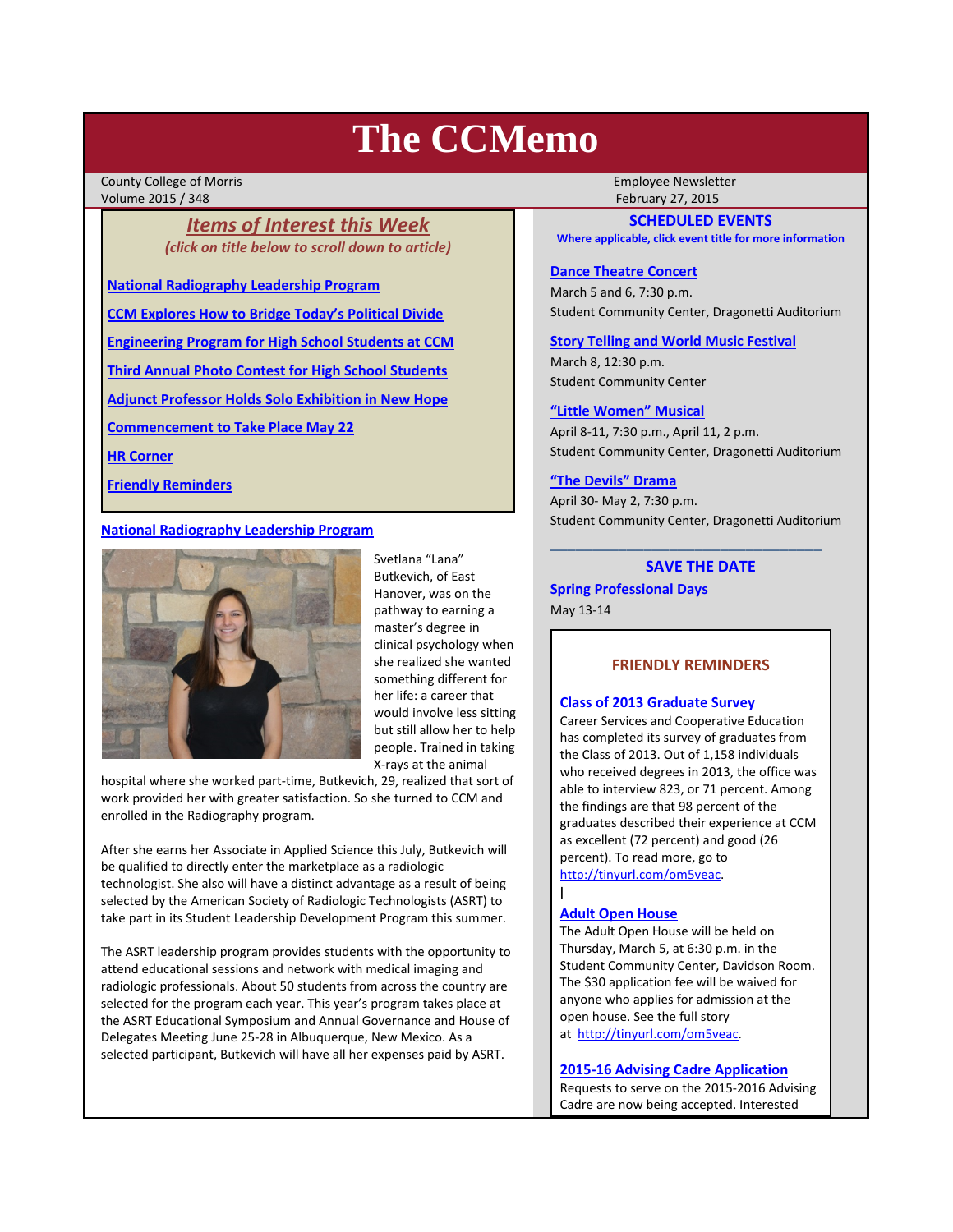## **CCM Explores How to Bridge Today's Political Divide**

Recognizing that many Americans are tired of divisive politics and concerned about the disservice it does to democracy, the Communication department at CCM will be hosting the "Bring it to the



Table" program at the college.

"Bring it to the Table" is a documentary film and participatory online platform to encourage community engagement among those who believe the national conversation around politics needs to be elevated. The concept behind the program is that politics once again should become an

acceptable topic for dinner conversation. The program at CCM, which is free and open to the public, takes place Tuesday, March 3, from 12:30 to 1:45 p.m. in CH 124.

"Bring it to the Table" was developed by filmmaker Julie Winokur after her 17-year-old son called her "the most intolerant person" he knew. Shocked by his comment, Winokur also realized that everyone plays a role in divisive politics when he or she relies on assumptions instead of conversation. "Bring it to the Table" is her contribution toward solving the problem. To view a trailer of the program, go to https://vimeo.com/59757642.

#### **Engineering Program for High School Students at CCM**



The Morris County Vocational School District in partnership with CCM is offering a new Share Time program, Engineering Design and Advanced Manufacturing (EDAM), for Morris County high school students. The program will prepare students for a career in engineering and advanced manufacturing. EDAM is designed for students with an interest in engineering, computer applications and manufacturing who will learn through college‐level work and hand‐on activities. Castelli also stated the program will include work‐based learning experiences through industry partnerships.

full-time faculty should review the 2015-2016 Advising Cadre Guidelines and send their request to serve to Margaret Shepard (mshepard@ccm.edu) no later than April 6. Applicants will be notified of their selection by email after April. To read the guidelines, go to http://tinyurl.com/kf3guke.

#### **What Is an Accommodation Letter?**

Maria Schiano, director of Disability Services and Testing, will be presenting a CTE session on "An Accommodation Letter – What Does it Really Mean?" on Wednesday, March 4 at 2 p.m. and Tuesday, March 10, at 2 p.m. in SH 120.

# **Spring Counseling and Student Success Workshops**

The CCM Office of Counseling and Student Success is hosting multiple upcoming workshops that are designed to help students in a number of important areas. A full schedule of Spring Semester workshops can be found at http://tinyurl.com/nw46tdr. The following is a description the next event.

#### **The Writing Institute II**

Because of everyone's reaction to the last Writing Institute workshop in December, Professor Ken Shouler, philosophy, will continue to deemphasize the mechanics of selling writing and emphasize the principles of good writing. Writing Institute II meetings are 12:30 p.m. in the CTE office on March 10, April 7 and April 28. Register for the Writing Institute workshops on the CTE website.

## **Transfer Services Hosting College Fair, Other Events**

CCM Transfer Services is hosting a number of events this Spring Semester, including the Spring College Fair on Wednesday, March 11, from 10:30 a.m. – 1:30 p.m. in the Student Community Center, Davidson Rooms, and the Learning Resource Center, Multipurpose Room. See the full list of events at http://tinyurl.com/p8esnso.

#### **Career Choices**

# **Tuesday, March 10, 12:30 p.m. in Cohen Hall, Room 156**

This workshop helps students discover their personal interests, abilities and talents while learning about what skills and career opportunities exist. Students will be introduced to FOCUS 2, an online educational and career planning assessment tool. The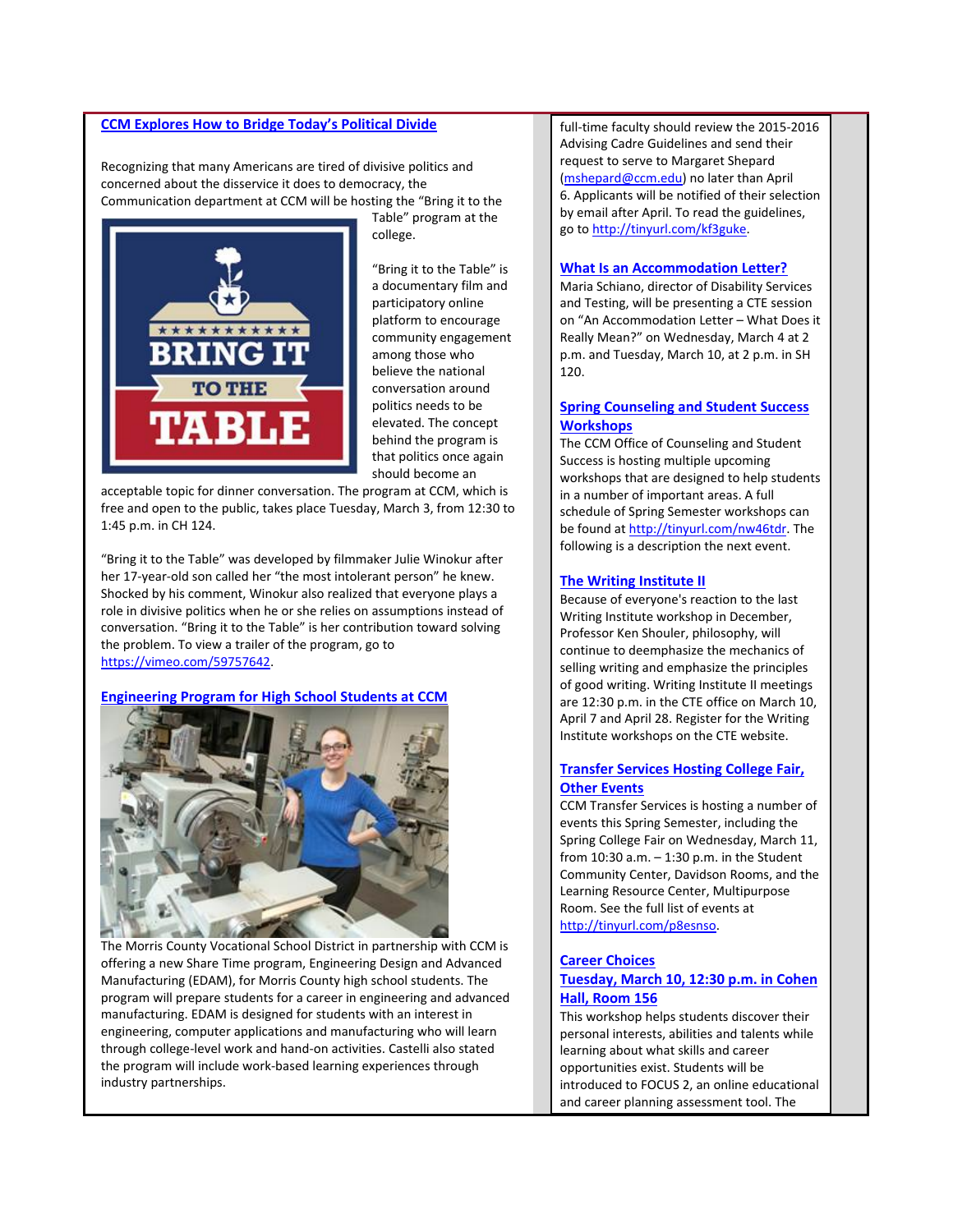Upon completion of the two‐year program, students will earn 32 credits from CCM and Certificates of Achievement in Mechanical Computer Aided Drafting and Engineering Technology. Students may then enroll in CCM's Associates in Applied Science in Engineering Technology program for one additional year to earn their associate degree, or at a four‐year college or university, or pursue workforce placement.

Share Time programs are half-day sessions providing juniors and seniors in high school the opportunity to receive daily career and technical training as part of their school program. EDAM is currently planned for the afternoon session and will be held at CCM. For additional information, call the Morris County School of Technology at (973) 627‐ 4600 ext. 277.

# **Third Annual Photo Contest for High School Students**



New Jersey high school students with an eye for photography have until April 11 to enter CCM's Third Annual Photo Contest for the chance to win prizes and recognition. This year, the competition's first sponsor, Unique Photo Superstore in Fairfield, will be providing first‐, second‐ and third‐prize gift certificates. The CCM Visual Arts department and Photo Club will provide awards for honorable mentions.

High‐school‐age photographers are being asked to submit photos on the theme of the cultural topography of New Jersey. Entries should explore the settings, rituals and moods of social experience within one group of people (place of work, school, friends, sports teams, family, etc.) Contestants are encouraged to depict the tension and/or harmony created among people of different generations, cultural backgrounds, political or religious beliefs, etc. Photographs can be critical or celebratory, and the subjects can range from the heroic to mundane.

Winning photographs, honorable mentions and finalists will be featured in an exhibition also including work by CCM photography students. Voting begins at midnight on April 25, and the winner will be announced at the opening of the exhibition. Read more at http://tinyurl.com/oksody8.

## **Adjunct Professor Holds Solo Exhibition in New Hope**



To celebrate its grand re‐opening, Sidetracks Art Gallery in New Hope, PA, is featuring a solo exhibition of new artwork of Resident Gallery Artist Leah K. Tomaino, adjunct professor of Visual Arts at CCM.

workshop is perfect for those unsure of what direction to follow and who may feel overwhelmed about finding a major.

# **Free Yoga and Pilates Classes for Employees**

As part of the Workplace Wellness Program, CCM is holding free yoga and Pilates classes. Yoga is on Mondays and Pilates is on Wednesdays from 5‐6 p.m. in the Health and Physical Education building all‐purpose room. All employees are welcome to participate. For more information or to sign up, contact Health Services at ext. 5160.

#### **Library Novella Book Club**

The CCM Library Novella Book Club will be discussing *39 Steps* by John Buchan on Wednesday, March 25, from noon to 1 p.m. and all employees are welcome to attend. The club typically meets the last Wednesday of the month in the library conference room. Those with questions can contact ext. 5278.

## **HR CORNER**

## **Managing Stress Instantly**

The college's new Employee Assistance Provider, Barnabas Health, will be hosting a lunch‐and‐learn session on "Managing Stress Instantly" on Tuesday, March 26, from noon to 1 p.m. in LRC 122.

Robert Friedman will present techniques and strategies from his book, "How to Relax in 60 Seconds or Less." Participants will learn how to create instant relaxation and develop an effective buffer zone between their stressors and their health. Space is limited, so please RSVP to Rita in Human Resources at ext. 5041 or rragany‐bayer@ccm.edu if you would like to attend.

#### **Financial Education On‐Demand**

Find the TIAA‐CREF Financial Essential On‐ Demand Webinar that's right for you! Visit www.tiaa‐cref.org/financialeducation to view all of the on‐demand webinar options.

Learn how to make better financial decisions. TIAA‐CREF's Financial Essentials curriculum is designed to help you build a stronger financial future, no matter where you are in life. Now, the New Jersey Alternative Benefit Program community can access the webinars online anytime! A variety of subjects are covered to help you reach your personal